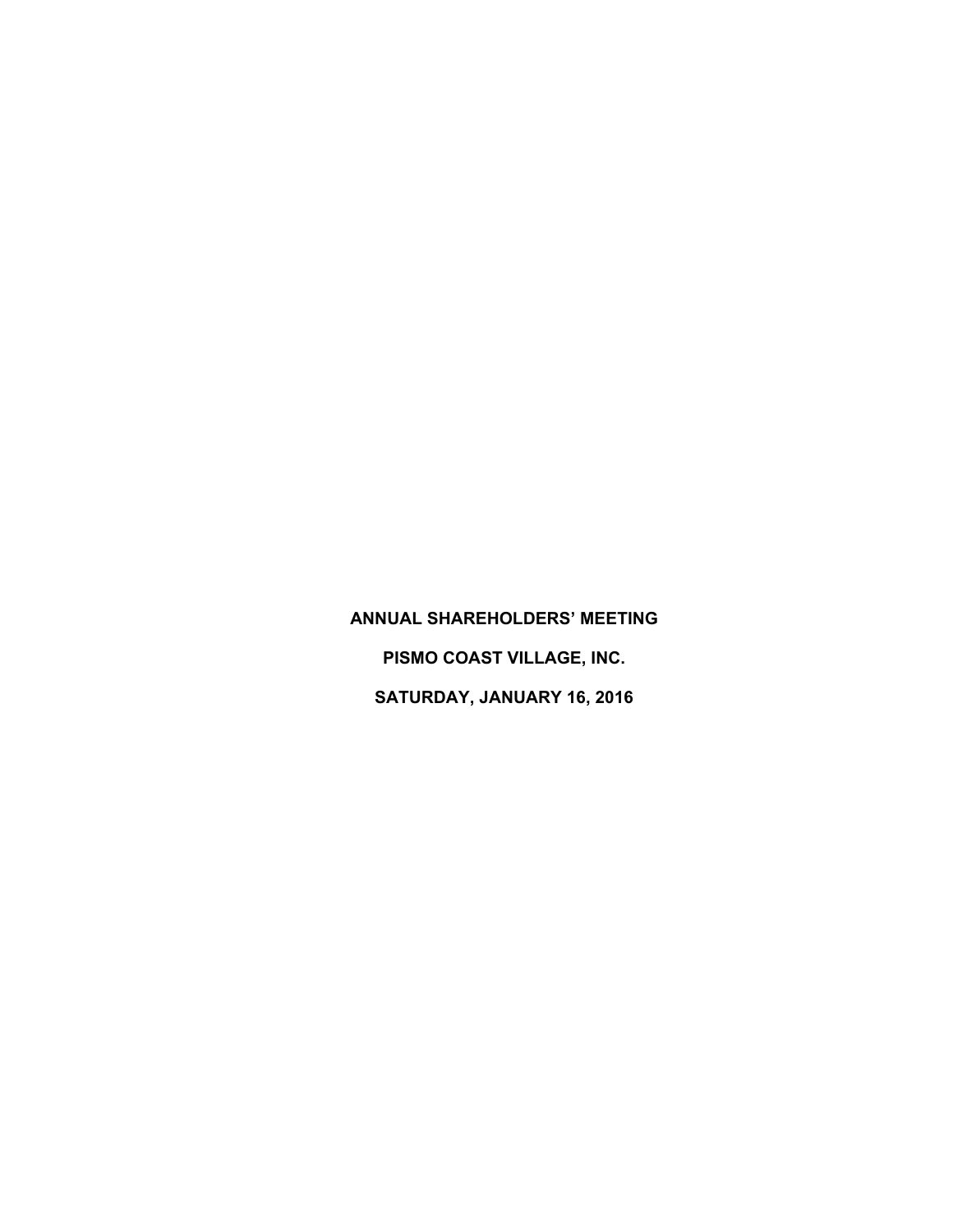Pursuant to notices properly mailed to shareholders, the 2016 Annual Shareholders' Meeting of Pismo Coast Village, Inc. was held Saturday, January 16, 2016, at the South County Regional Center, 800 West Branch Street, Arroyo Grande, California.

President Ronald Nunlist called the Annual Shareholders' Meeting of Pismo Coast Village, Inc. to order at 9:03 AM and welcomed the shareholders. Director Jerald Pettibone led the Pledge of Allegiance. Director Garry Nelson gave the invocation.

Mr. Nunlist then called on Mr. Pappi, Vice President-Secretary, who declared a quorum present, in both person and by proxy, for today's meeting. Directors Kurt Brittain and William Fischer were not able to attend today's meeting due to deaths in their respective families.

He asked if everyone enjoyed last night's Shareholder Wine Reception, which resulted in a round of applause. Mr. Nunlist was pleased to announce that the Company had another record year last year. Our facilities are in great condition, and we have been able to pay for our projects and maintenance with cash. He touched on a few of the highlights from the past year, which included installation of a new fence and landscaping along the front of the Resort, purchase of security equipment for our storage lots, and installation of fiber optics and a new Wi-Fi system for the Resort. The Company also purchased property in Oceano, which will be the location of our new RV Repair facility. At the present time, we expect that we will be able to obtain the plans and permits needed to start construction on the new Shop in 2016.

Mr. Nunlist introduced the members of the Board and their spouses. He then introduced our attorney, Joseph Look, John Hansen and Jim Walker of Heritage Oaks Bank, as well as Ryan Nielsen of Brown Armstrong Accountancy Corporation (the designated Inspector of Election). He introduced Chief Executive Officer/General Manager Jay Jamison and the staff members present at today's meeting.

Mr. Nunlist gave the Executive Committee Report. He introduced the members of his committee: Wayne Hardesty, Terris Hughes, George Pappi, Jr., Jerald Pettibone, and Dwight Plumley. The functions of the Committee are to review the monthly business with the CEO/General Manager, review the financial statements, and to discuss any other items that may arise during the months that the full Board does not meet. The Committee met four times during 2015.

Mr. Hardesty, Finance Committee Chair, gave the Finance Committee Report. He introduced the members of the Committee: William Fischer, Dennis Hearne, Garry Nelson and Jerald Pettibone. Mr. Hardesty thanked the Committee for their work this year. The Committee's primary duties are to review monthly financial statements, draft the three-year forecast, draft the one-year operating budget, prioritize capital expenditures, monitor completion of capital projects, recommend to the Board changes in the rate schedule, and to submit the annual report of the financial condition of the corporation to the shareholders. The Committee met five times in 2015.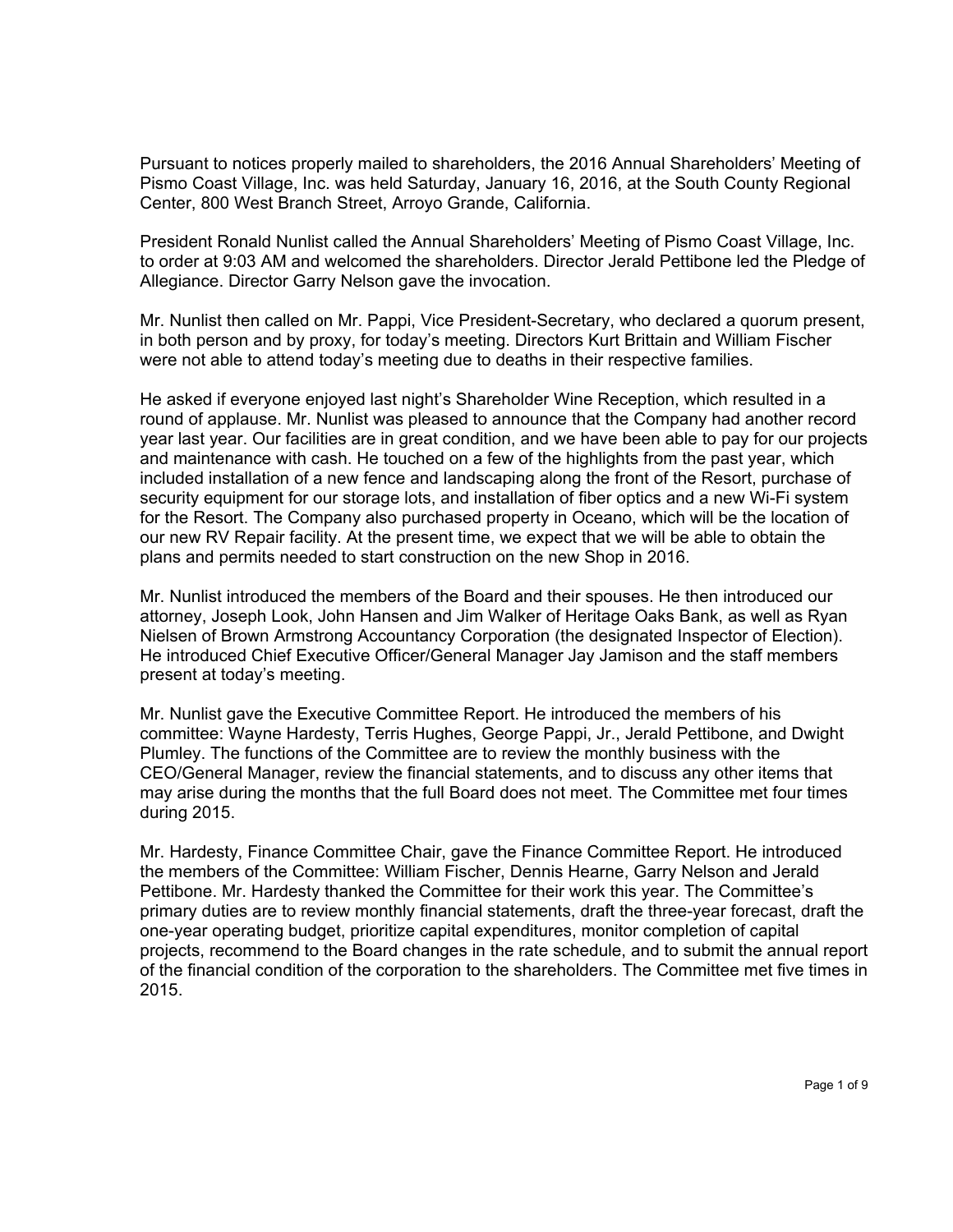Mr. Plumley, Operations Committee Chair, introduced his committee: Kurt Brittain, Rodney Enns, Douglas Eudaly, and Jerry Roberts. He explained that one of the tasks the Committee handles is to address guest and shareholder questions, comments and concerns. Some of the Committee's duties include reviewing and recommending changes to the rules and policies of the resort, updating and recommending changes to the Employee Handbook, reviewing and recommending changes to the Shareholders' Information Manual/Calendar, and implementing Board policy and procedures. He thanked the Committee for their hard work this past year and also thanked the shareholders for their support. The Committee met five times in 2015.

Mr. Enns, Audit Committee Chair, introduced and thanked the members of his committee: Glenn Hickman, Jerry Roberts, Gary Willems and Jack Williams. The functions of the Audit Committee include coordinating with the Company's independent accountants in the preparation of annual financial reports and audits, and performing random reviews of selected accounting procedures of the Company. The Audit Committee reports to the Board of Directors and is responsible for overseeing and monitoring financial accounting and reporting. The Committee received and reviewed the written disclosures and letter from the independent auditors, Brown Armstrong Accountancy Corporation, and recommended to the Board that the audited financial statements be included in the Company's annual report. The Audit Committee met six times during 2015.

Mr. Buchaklian, Environmental, Health and Safety Advisory Committee Chair, introduced the members of his committee: R. Elaine Harris and Charles Amian, Operations Manager. The Committee's responsibilities include performing environmental-related duties, health and safety reviews, and giving recommendations to the President and CEO/General Manager on matters relative to environmental and safety concerns. Mr. Buchaklian thanked the members of his committee for their work. The Committee met five times in 2015.

Mr. Hearne, Chairman of the Nominating Committee, explained that the Committee, which considers the qualifications and composition of the Board of Directors of the Company, was elected at a meeting of the Board held following the January 17, 2015, annual shareholders' meeting. Mr. Hearne introduced his committee: Rodney Enns, William Fischer, R. Elaine Harris, and Garry Nelson. The Committee met seven times during 2015, received seven applications, and interviewed seven prospective candidates for Board membership. He thanked the members of his committee for their dedication and work this past year.

The Nominating Committee submitted its recommendations for the slate of nominees for today's annual meeting at the November Board of Directors' meeting. Mr. Hearne stated that individuals wanting to be considered as nominees or wishing to nominate an individual for membership on the Board are requested to notify the Nominating Committee in writing. He expressed his appreciation to the applicants that have taken the necessary steps to be considered for Board membership.

Mr. Hearne then presented the Nominating Committee's recommendation of the following shareholders to serve as directors for Pismo Coast Village, Inc. for 2016: Kurt Brittain, Harry Buchaklian, Rodney Enns, Douglas Eudaly, William Fischer, Wayne Hardesty, R. Elaine Harris, Dennis Hearne, Glenn Hickman, Terris Hughes, Garry Nelson, Ronald Nunlist, George Pappi Jr., Jerald Pettibone, Dwight Plumley, Jerry Roberts, Gary Willems, and Jack Williams.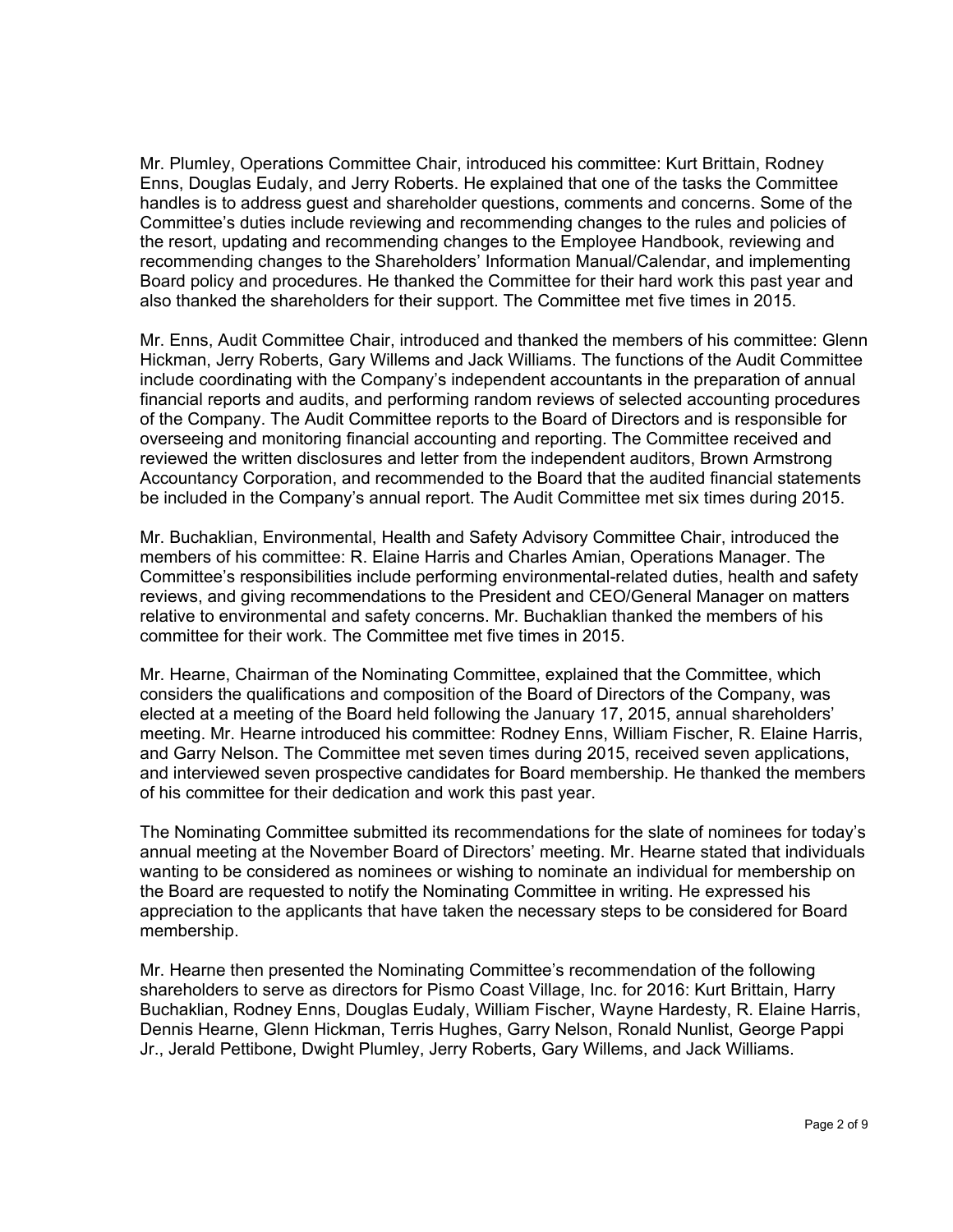Mr. Pappi, Vice President - Secretary, explained the process of cumulative voting within the State of California under California Corporate Law. California law states that before cumulative voting can occur, two things must be done. First, all candidates' names must be placed in nomination prior to the commencement of voting, and secondly, one shareholder must give notice that he or she intends to vote cumulatively. Mr. Hearne placed the candidate's names in nomination. Mr. Pappi stated that he was now declaring his intention to vote cumulatively. He then explained the procedure for properly casting votes using a ballot. With cumulative voting, for each share owned, the shareholder has eighteen votes which may all be cast for one candidate or split among two or more. The ballot must be marked with the number of votes being cast for a specific candidate in the box next to the candidate's name. Those with an "x" or marking other than a written number will not be considered properly voted and will not be counted. He asked shareholders holding proxy cards to exchange them for ballots at the registration area.

Mr. Pappi then asked that the ballot box be checked to see if it was empty, and Mr. Boyle, the Resort's Security Department Supervisor, confirmed that it was. Mr. Pappi declared the polls open for a fifteen-minute voting period at 9:39 a.m. A recess was called, allowing those present to cast their votes.

Mr. Nunlist called the meeting back to order at 9:54 a.m., and declared the polls closed. The ballot box was removed and taken to the vote counting room.

Mr. Hardesty then presented the Chief Financial Officer's Report, which was a PowerPoint presentation of financial information. For the period of 2011 to 2015, slides compared total occupancy for general public and shareholders, total revenue and expenses, revenue categories, storage revenue, insurance expenses, utility expenses, and capital expenditures.

Mr. Nunlist then introduced Mr. Jamison, who gave the Chief Executive Officer/General Manager's Report. Mr. Jamison used a slide show to enhance his topics of discussion.

He congratulation the shareholders on another record year for the Company, with happy campers, fiscal success, and industry respect of forty years of hard work and commitment.

Mr. Jamison asked Jose Gonzales, Trailer Mover Supervisor, Allyson Neufeld, Accounting Clerk, and Bill Gennoe, from the Maintenance Department, to come on stage. Mr. Jamison spoke briefly about Jose, Allyson and Bill's history and contributions to the company, and with Mr. Nunlist's assistance, he presented personalized watches to them all commemorating their ten years of service with the Company. Mr. Jamison spoke briefly about the longevity of the staff, noting that several employees have been with the Company more than 20 years.

Pismo Coast Village's occupancy for fiscal year 2014/2015 was 120,840 total site nights, our highest record year; which showed an increase of 6,224 nights above last fiscal year, our prior highest record year. Occupancy for the current fiscal year, compared to the same period last year, is up 831 site nights. As of January 15, 2016, the estimated capacity in our storage lots is 2,212 units, and our Storage Department is working off a waiting list to fill openings as they occur.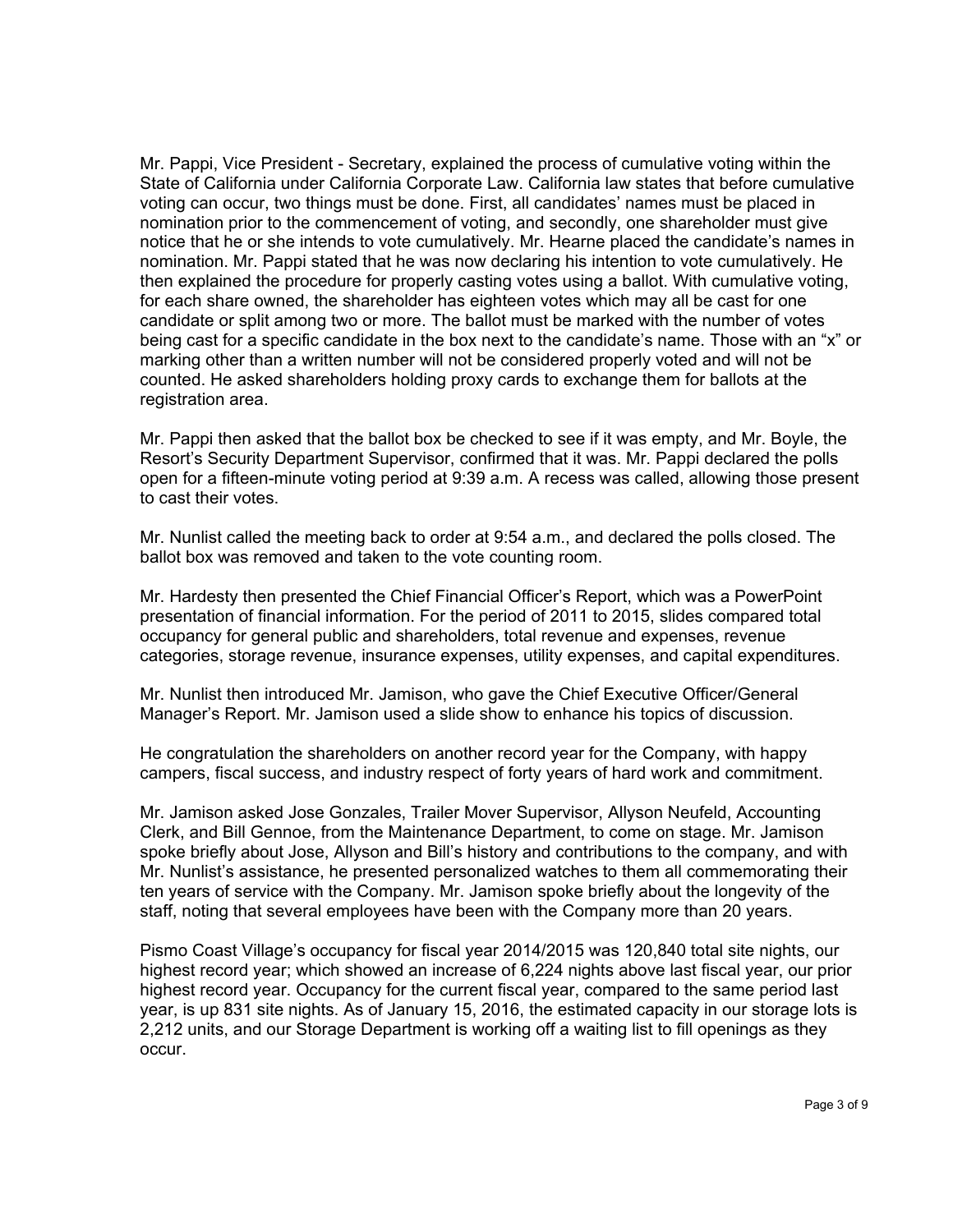Accomplishments for the last year include the replacement of the fence and new landscaping along the Dolliver Street/Highway One property line. He thanked Mr. Plumley for his help with the process of choosing the materials and a concept for the fence. Other accomplishments were the purchase of the property in Oceano for a new RV Shop, road paving in the resort, upgrade of the walk-in cooler for the General Store, computer workstation upgrades/replacements, and the purchase of a new ice machine.

Also accomplished this past year was the upgrade of the Resort's Wi-Fi system and the installation of fiber optics. The combination of the fiber optics and the new equipment has made a big improvement to the system. There is also room for expansion of the system if we should need to increase from the current 250-megabytes-per-second up to 1,000 megabytes-persecond.

Our directory ratings with Good Sam/Trailer Life dropped in every category for 2016. The representatives that were here to perform the inspection wanted to ensure us that the reduction in ratings was not because our standards have gone down, but because their rating standards have gotten more stringent. Pismo Coast Village remains in the top 300 properties of the 12,000 that they rate. We received the award from Guest Reviews as an A-rated property in 2013 and 2014, and we expect to receive it again for 2015. On the [www.guestreviews.com](http://www.guestreviews.com/) website, we have a rating of 4.8 out of a possible 5, with 1,011 reviews. We currently have 89 reviews on the [www.tripadvisor.com](http://www.tripadvisor.com/) website, with a rating of four stars out of a possible five. We have 176 reviews on the [www.rvparkreviews.com](http://www.rvparkreviews.com/) website, with a rating of 8.1 out of 10 possible. On [www.yelp.com,](http://www.yelp.com/) we have 93 reviews, with a four out of five star rating. He spoke briefly about the demographics of persons that use the different rating platforms.

Pismo Coast Village actively participates in community events. The Resort again hosted the Special Olympics' Torch Handoff Ceremony in June and the Special Children's Christmas Party in December. The Company also donated \$25,000 to the San Luis Obispo County Land Conservancy for their purchase of the 900-acre Pismo Preserve property that will be developed into hiking, biking and equestrian trails. A portion of the Preserve should be open for use by this summer. The Vintage Trailer Rally will again be held on the third weekend in May of this year, with approximately 315 campsites reserved for the event.

An episode of the Flippin' RVs television show that was filmed in the Resort during last year's Vintage Trailer Rally will air on the Great American County network this month. In addition, an episode of Going RV, a show that was filmed in the Resort in December, will be aired on the GAC network in the future. He was pleased to report that Darrell Sisk, Reservation Supervisor, is currently serving as president of our state trade association, CalARVC. Tommy Sanders, Maintenance Lead, was featured in a local newspaper article written about his being Santa Claus for our Special Children's Christmas Party. Peter Ward, our retail supervisor, is a chamber ambassador for the Pismo Beach Chamber of Commerce, and last year he was chosen as their Ambassador of the Year.

Mr. Jamison spoke about the Pismo Coast Village Honorary and Memorial Scholarship Fund. This year's Cal Poly Recreation Parks and Tourism Administration scholarship recipient is Jackie Hitchings. He thanked the shareholders and the others that have donated to the Scholarship Fund.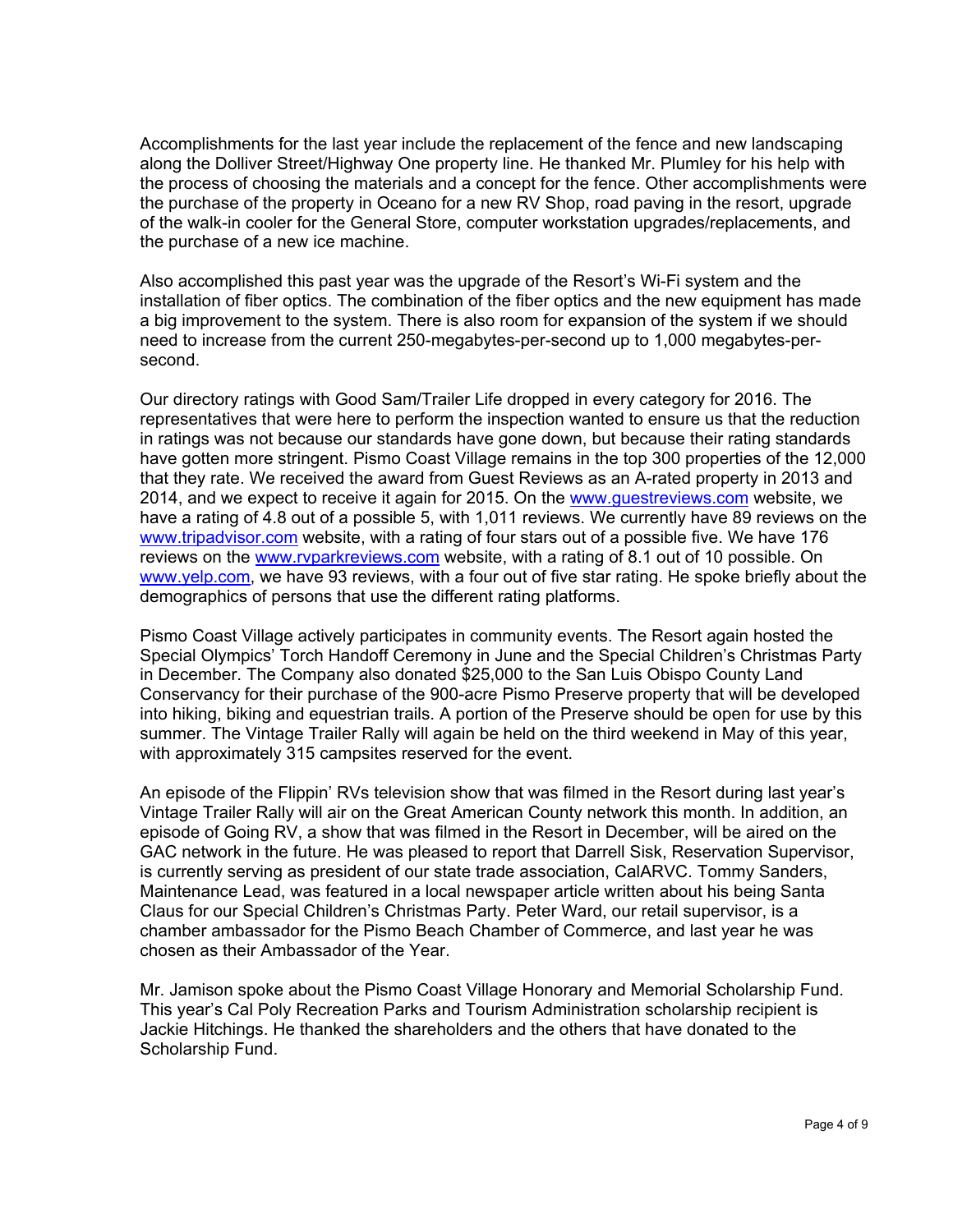For 2016, the RV lifestyle will continue to be a popular choice for families, retirees and outdoor enthusiasts. In 2015, wholesale RV shipments were up 4.9% over the previous year, and they are expecting to increase that by approximately 2% in 2016. Trade associations, RVDA, RVIA, KOA, Jellystone Parks, National Parks, and vendors are all reporting positive business during 2015, and they have an optimistic outlook for 2016. This last spring, Cal Poly's Recreation Department brought in a CEO-in-Residence for one week, and the person selected was Jim Rogers, the CEO of KOA. Mr. Rogers came to visit our Resort twice during that week and spent considerable time walking our property and seeing our operation.

Occupancy projections for this year look great, and the waiting lists for some holidays are strong. We currently have more than 300 names on a waiting list for the Fourth of July holiday. Reservations for groups are comparable to last year; camping trends continue to be strong. RV storage business is strong, and most local storage companies are full. With the El Nino year prediction, weather will be a factor this year, and occupancy will be affected. Capital projects for 2016 include purchase of a new Hino tow truck for the Trailer Movers' fleet, road paving, additional storage lot security, purchase of a new forklift, repair of the Overlook ramp, and redesign of the [www.pismocoastvillage.com](http://www.pismocoastvillage.com/) website.

We will also construct a new RV Repair facility in Oceano, and he showed a slide with an artist's rendition of the new building. Our goal is to build a shop that will meet our current and potential needs, but will also attract well-qualified trained RV technicians. The new facility will have four work bays, good access, plenty of parking, and will be conveniently located. This project is currently in the planning stages. We have not yet submitted anything to the County, except for having attended a pre-application meeting to let them know what our intentions are.

We have signed the contract with Verizon for a cell phone tower location in Storage Lot D, which will be our second cell tower. This tower was approved by the County of San Luis Obispo, and construction is expected to start this summer. The cell tower in K-Lot is shaped like a eucalyptus tree, however, we still do not know what design the tower in D-Lot will be. Our third Verizon cell phone tower location is planned for the Resort, with a flagpole design, and will be placed in front of the Reservations Office. This tower has already been approved by the City of Pismo Beach. This week, Verizon had a contractor come in to drill a 25-foot deep soil sample at the proposed location to determine what kind of base would be needed for the tower. A fourth Verizon cell phone tower is being discussed for Storage Lot A.

Other goals for 2016 include taking advantage of social media opportunities, to continue our efforts to be environmentally-friendly, to continue our water conservation efforts, to continue human resource and safety training for staff, and to continue our efforts to work with the State of California on Pismo Creek and the lagoon.

In conclusion, Mr. Jamison read the Company's Mission Statement, and commented that the Company has done well in meeting the mission statement's goals. Mr. Jamison asked shareholders to stop by his office with concerns, comments and questions, then thanked the Board and shareholders and staff for their ongoing support.

Mr. Nunlist then read the questions, suggestions and comments submitted on the Question Forms.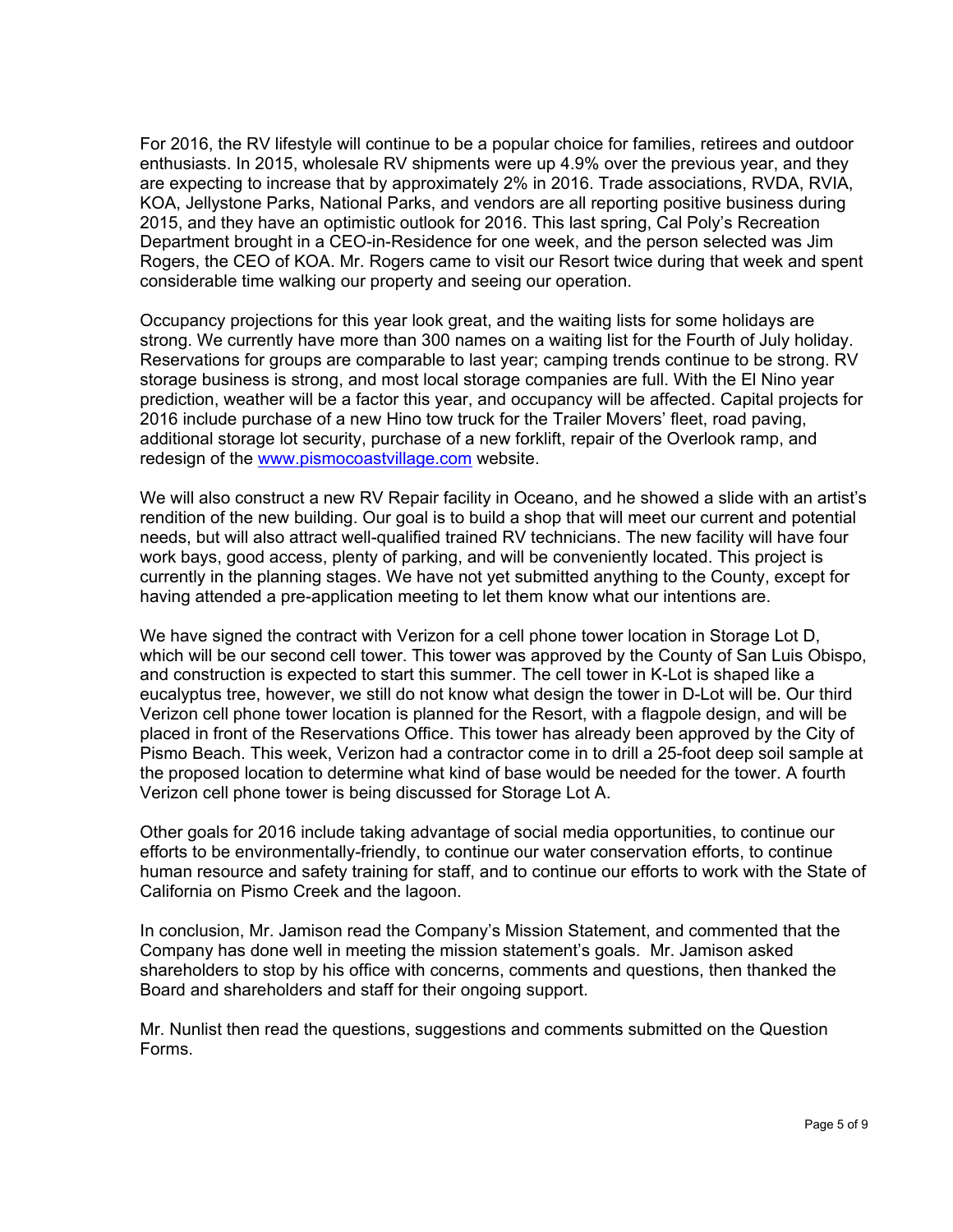A shareholder wrote, "Could we please change out the bad dryers in the bathrooms? The current dryers are insufficient. I recommend Dyson Airblade or the Samsung equipment." Mr. Jamison responded that we have two kinds of dryers. Restroom 2 and the pool restrooms have been upgraded to a more high-efficiency hand dryer than what is currently in the other restroom facilities. While the Question Form was unsigned, the writer spoke to Mr. Jamison from the audience about the equipment he was suggesting as a replacement.

A shareholder commented, "Bathroom showers have mold in the grout lines, otherwise pretty clean. New bathrooms are great except for this. Is there some way to keep teenagers from sitting on bathroom counters, as I'm sure this will eventually cause a problem?" Mr. Nunlist recommended that this should be reported to the Security staff for response.

A shareholder wrote, "Tidy up existing landscape. Remove dead branches and blooms (some Bird-of-Paradise blooms remain for years). If every drop counts, correct shower faucets. Some dispense hot water where the cold spot is indicated. Run street sweeper more often."

A shareholder asked, "Have you considered allowing shareholders to rent the Oceanview Room for private events?"

A shareholder suggested, "Give guests a calendar sheet for the activities at PCV during their stay. Have a sign to advertise the Craft Faire (A-frame sign)."

Another shareholder wrote, "Thank you--the Wi-Fi is much, much better!"

A shareholder suggested, "We need to purchase another park north or south or in the mountains. This would free up more spaces to rent. Keep shareholders the same. More profit to pay for new park. Keep same 45 days. Just give more choices. This is a great Resort!! Thanks!" Mr. Nunlist stated that the Board has considered this several times, however, it has not worked out for us for various reasons.

A shareholder asked, "What are your plans for the huge trees? We recently went through the hurricane-like storm and witnessed first-hand how dangerous they are. The people are lucky to be alive!! Obviously, hiring an arborist is not enough. The liability of these big trees is enormous! We are very grateful for all you do for the park. Should there be a limit on the height of the trees and then remove them when they reach this height?" Mr. Nunlist commented that we were very fortunate that no one was injured during the storm, and said that Mr. Jamison would be meeting again with the arborist to see if she has recommendations on additional trees that should be taken out and other types of tree maintenance that could be done.

A shareholder wrote, "Any chance of more crushed rock for sites?"

A shareholder asked, "How long do applicants for the Board of Directors remain on the active list?" Mr. Nunlist responded that applications are active for two years. The applicant can reapply for the Board of Directors by requesting another application.

A shareholder wrote, "Will you be setting any rules for use of drones in the park?" Mr. Nunlist responded that this might be something for the Operations Committee to review next year, as well as the use of hoverboards.

A shareholder wrote, "What is the plan for tree replacement? And, how soon will trees be replaced? How many trees are dangerous, i.e., exhibiting rot, splits, etc.?"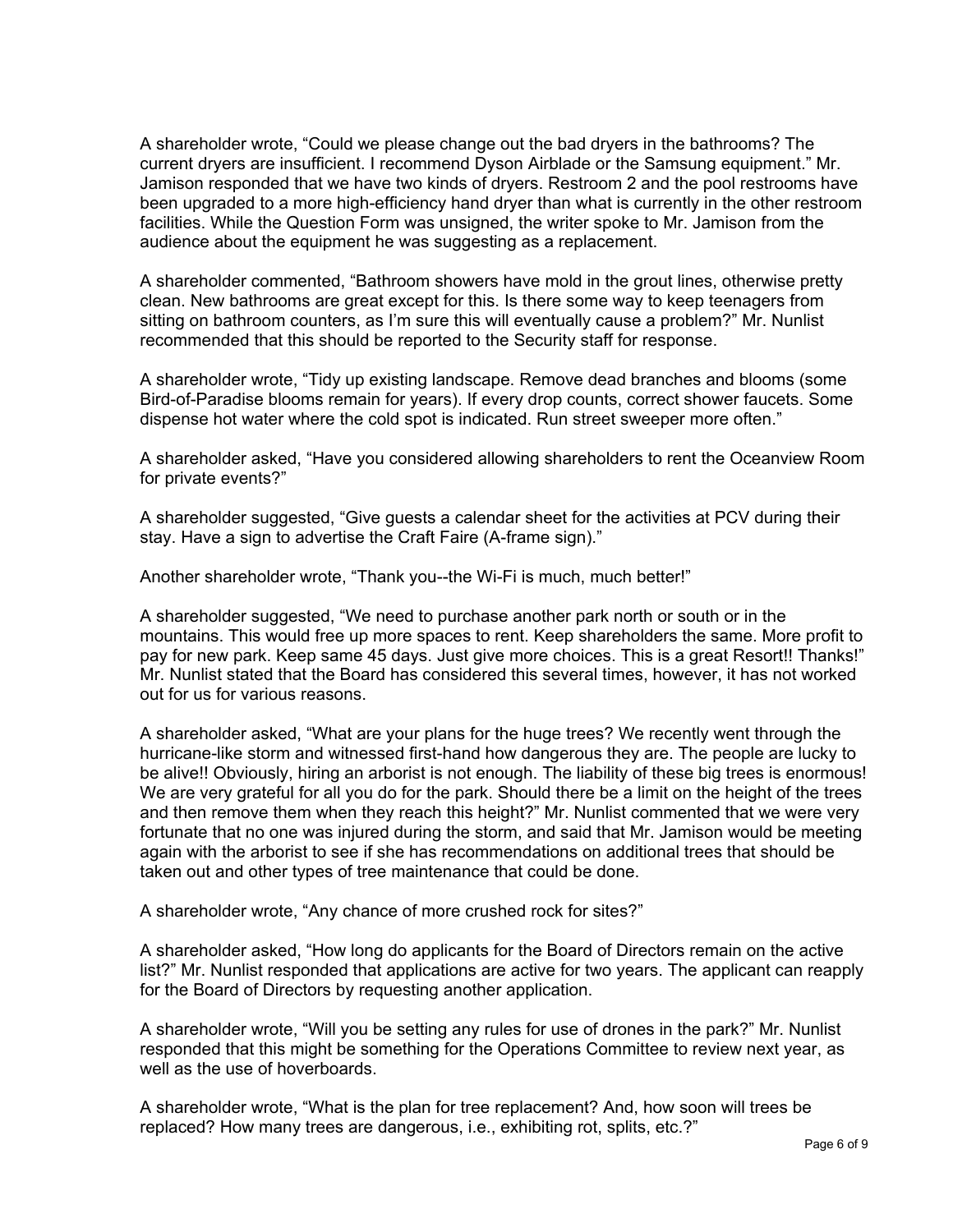Another shareholder commented, "We take exceptional care of our employees and contribute large sums to the government and charities. When do the shareholders get some benefit from our success? After all, we are the responsible ones if things go bad. How about charging some amount to the guests of guests?? They heavily impact the paying guests and the shareholders. Its time to remove the top-heavy, shallow-rooted, very dangerous trees!!! How about opening the west side to shareholders for long-term stays? It makes no sense to move them from one site to a site across the street because of the two-week rule. Omit it for shareholders."

Another shareholder wrote, "Are you making any progress on the bridge?" Mr. Jamison said that there was nothing new to report on this subject.

A shareholder asked, "Why don't we charge for visitors of guests who come for the day? Funds can be used for other projects. Is there a plan to increase the amount of overflow parking? I'd like to see our rules enforced, such as no more than two cars per site. All too often we see three cars in one site and sticking out into the street. Allow shareholders to choose sites on the west side of the walkways for those who stay more than fourteen days. It would relieve frustration between shareholders on preferred sites. Mr. Plumley stated that the Operations Committee had discussed this subject last year, however, no changes were made to this policy.

A shareholder commented, "How do some sites allow more than two cars, and then seven to ten persons staying in that site? This is mostly on weekends and holidays. Us, "long-stays", have to put up with noise, equipment, cars, etc. Is there a way to print and give out an extra flyer, on bright paper, that gives people camp etiquette? Things such as: pick up dog poop, don't walk through campsites, and pick up trash! We have camped at a few places in different states and countries. NONE can hold a candle to our staff here. You guys are the "Disneyland Staff" of camp resorts! The best of the BEST! We thank you and love you all. With the profit of our park doing so well, we would like to know why shareholders don't get dividend payments. Also, shareholders should be made aware of shares that are available to purchase."

A shareholder wrote, "Ask shareholders to turn off their cell phones during the meeting. I heard a few go off during the meeting, which is very rude."

Another shareholder commented, "To increase both service and park revenue, consider waiving the service charge for the PCV Repair Staff to come to your site if you are in the park for a minimum of seven days."

A shareholder asked, "Any thought of extending sidewalk from entrance going north (on east side of street)? Would help keep pedestrians off street. Web site portal for shareholders with password access? Use portal for reservations and info specific to shareholders. Love the new Wi-Fi!!"

A shareholder asked, "Is it possible to move the annual shareholders' meeting away from Martin Luther King, Jr., weekend? This would allow more "paying customers" to visit our resort on a three-day holiday."

A shareholder commented, "Why don't we remove and replace the Cypress trees before someone is killed."

A shareholder asked, "What can be done about the smell from the Pismo Creek lagoon area on the north concrete area?"

A shareholder wrote, "Does the resort carry any insurance for flood or tsunami?"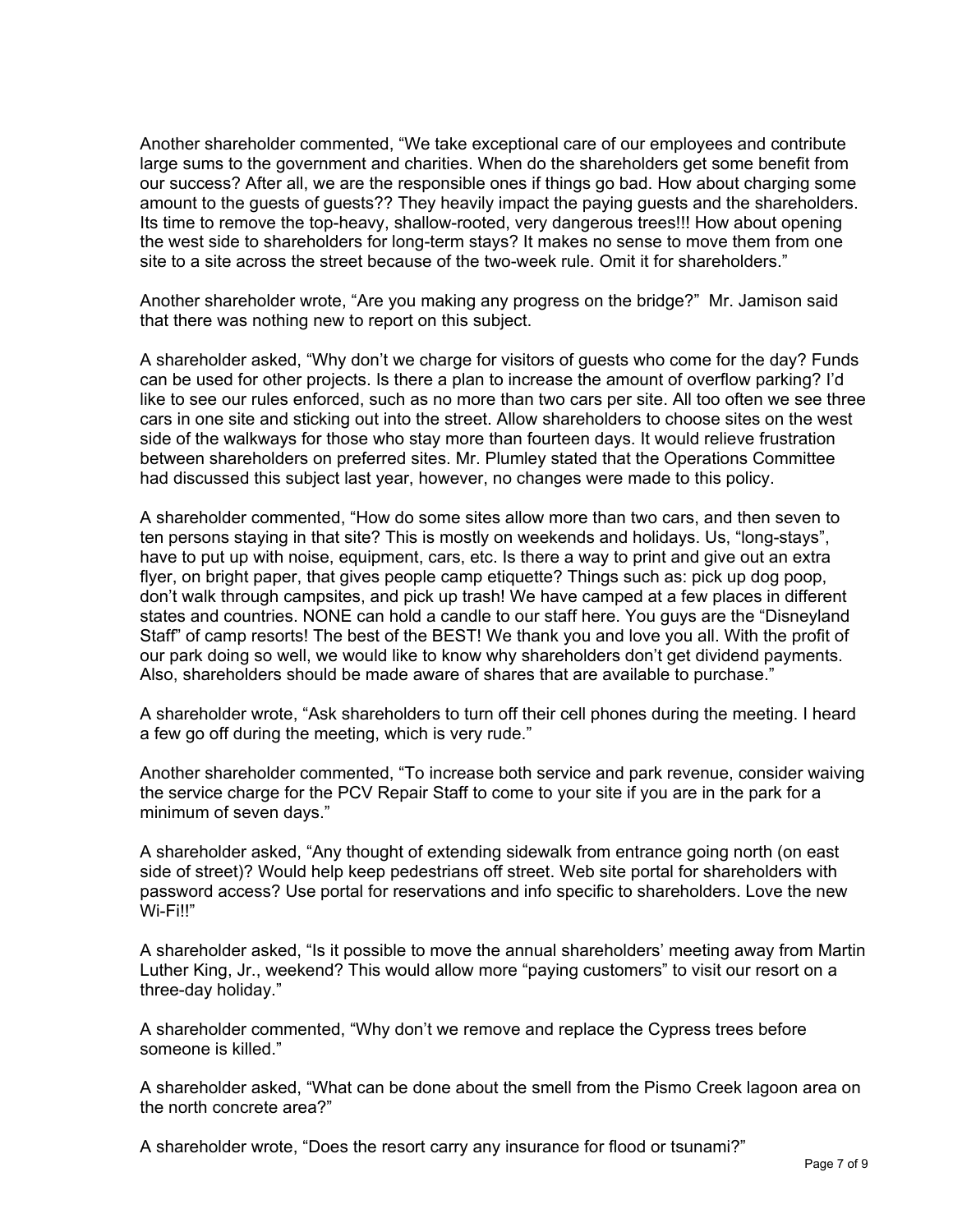A shareholder asked, "What kind of regulations will be set in place about drones? Should we consider solar power?"

Mr. Nunlist then introduced Mr. Pappi, who reported that the slate of nominated directors had been elected to the Board. He read the list of nominees and the total number of votes cast for each.

The unaudited result of the election held at this meeting is as follows:

| 684 |
|-----|
| 702 |
| 702 |
| 799 |
| 703 |
| 700 |
| 837 |
| 690 |
| 683 |
| 687 |
| 687 |
| 724 |
| 733 |
| 721 |
| 885 |
| 684 |
| 704 |
| 698 |
|     |

The result of Proposal 2, the ratification of Brown Armstrong Accountancy Corporation to serve as our independent accounting firm for Fiscal Year 2015/2016, passed with 711 votes in favor, 3 against and 22 abstaining.

Raffle tickets were drawn and ten gift bags containing Pismo Coast Village items were given away to the matching ticket holders.

The plants on each table were given away to those holding properly marked tide books.

There being no further business, Mr. Nunlist thanked the shareholders for attending and adjourned the meeting at 11:06 AM.